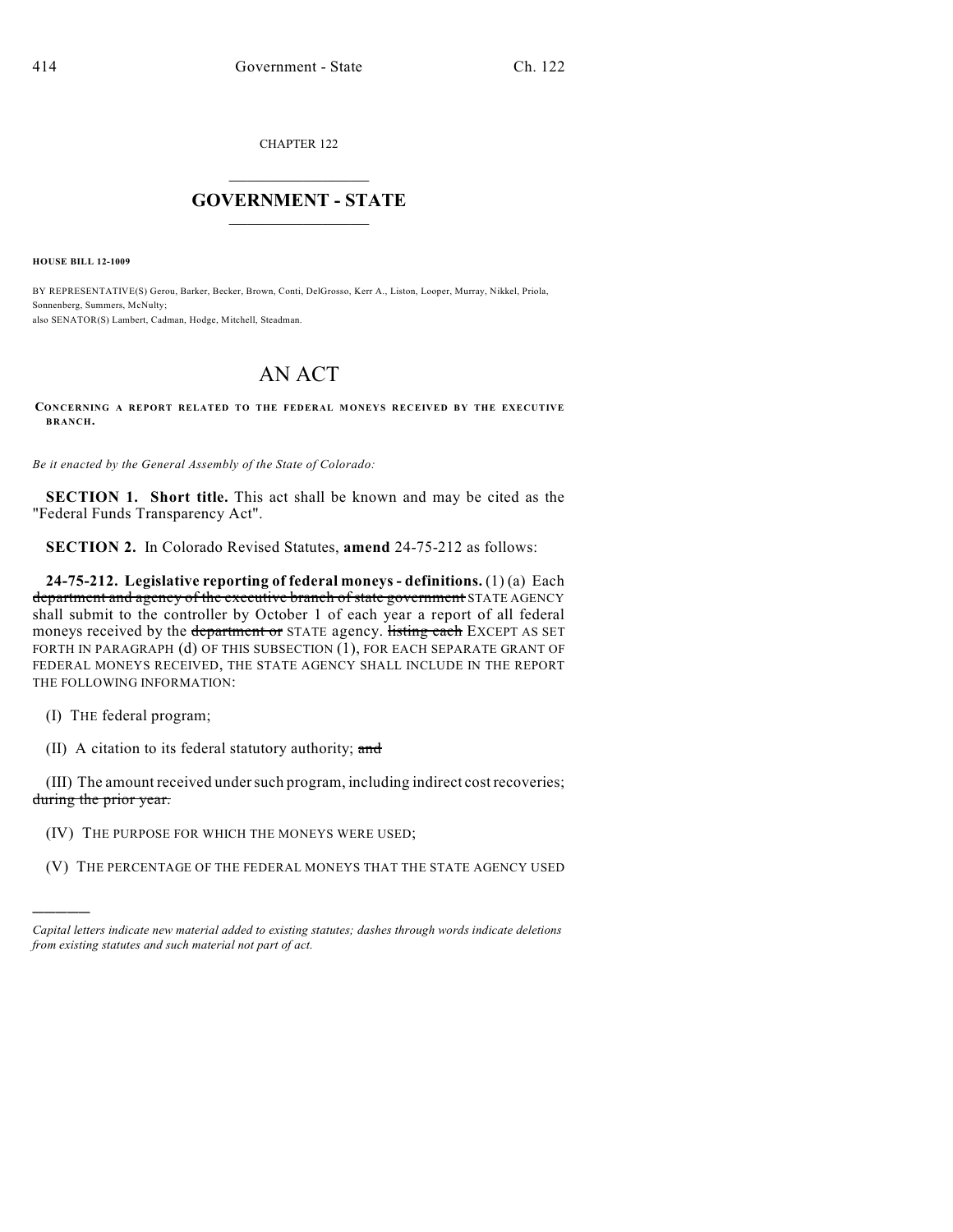FOR ADMINISTRATIVE EXPENSES; AND

(VI) A SUMMARY OF ANY OBLIGATIONS IMPOSED ON THE STATE AS A RESULT OF ACCEPTING THE FEDERAL MONEYS.

(b) THE STATE AGENCY SHALL ALSO INCLUDE IN THE REPORT THE FOLLOWING INFORMATION:

(I) THE TOTAL AMOUNT OF ALL FEDERAL MONEYS RECEIVED BY THE STATE AGENCY;

(II) THE PERCENTAGE OF THE STATE AGENCY'S TOTAL SPENDING THAT WAS FROM FEDERAL MONEYS; AND

(III) PLANS FOR OPERATING THE STATE AGENCY IF THERE IS A REDUCTION OF:

(A) FIVE PERCENT OR MORE IN THE TOTAL AMOUNT OF ALL FEDERAL MONEYS THAT THE STATE AGENCY RECEIVES; AND

(B) TWENTY-FIVE PERCENT OR MORE IN THE TOTAL AMOUNT OF ALL FEDERAL MONEYS THAT THE STATE AGENCY RECEIVES.

(c) A STATE AGENCY SHALL USE THE MOST RECENTLY COMPLETED STATE FISCAL YEAR AS OF THE REPORT DEADLINE IN DETERMINING THE INFORMATION REQUIRED BY THIS SUBSECTION (1).

(d) A STATE INSTITUTION OF HIGHER EDUCATION IS NOT REQUIRED TO INCLUDE THE INFORMATION REQUIRED BY SUBPARAGRAPHS (IV), (V), AND (VI) OF PARAGRAPH (a) OR PARAGRAPH (b) OF THIS SUBSECTION (1) IN ITS REPORT TO THE CONTROLLER.

(2) IN ACCORDANCE WITH THE PROVISIONS OF SECTION 24-1-136 (9), the controller shall submit to the general assembly by November 1 of each year a report of all federal moneys, including the same matters required by subsection (1) of this section, received by each department and agency of the executive branch of state government STATE AGENCY during the prior STATE FISCAL year. IN THE REPORT, THE CONTROLLER SHALL IDENTIFY ANY STATE AGENCY THAT FAILED TO SUBMIT A REPORT AS REQUIRED BY THIS SECTION.

(3) THIS SECTION IS EXEMPT FROM THE PROVISIONS OF SECTION 24-1-136 (11) (a) (I).

(4) AS USED IN THIS SECTION, "STATE AGENCY" MEANS A PRINCIPAL DEPARTMENT OF THE EXECUTIVE BRANCH OF STATE GOVERNMENT SPECIFIED IN SECTION 24-1-110, A STATE INSTITUTION OF HIGHER EDUCATION, OR AN OFFICE CREATED IN THE OFFICE OF THE GOVERNOR.

**SECTION 3. No appropriation.** The general assembly has determined that this act can be implemented within existing appropriations, and therefore no separate appropriation of state moneys is necessary to carry out the purposes of this act.